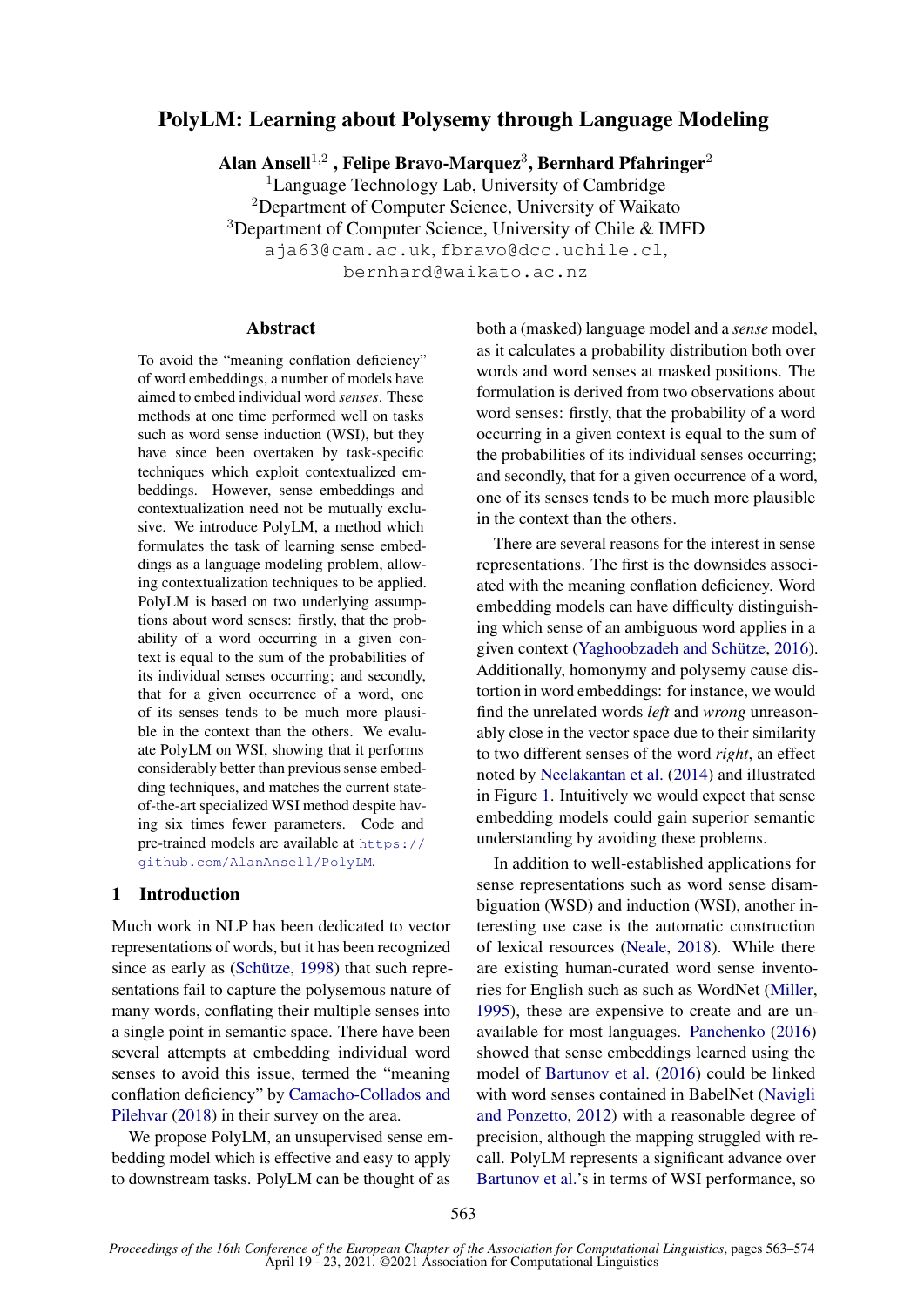<span id="page-1-0"></span>

Figure 1: An illustration of the meaning conflation deficiency, showing selected word and sense embeddings learned by PolyLM visualized using t-SNE [\(Maaten and Hinton,](#page-9-6) [2008\)](#page-9-6) and adjustText [\(Flyamer,](#page-8-2) [2017\)](#page-8-2). Sense embeddings were learned by training PolyLM<sub>SMALL</sub> with the standard 8 senses per word; word embeddings were learned by training PolyLM<sub>SMALL</sub>, but with a single sense per word. Note that both models were trained on unlemmatized data, unlike those used in the WSI experiments. The occurrence of closely related polysemous words nearby in the word embedding space (i.e. *left* and *right*) causes unrelated words to be closer together (e.g. *left* and *wrong*) and related words to be further apart (e.g. *right* and *east*) than they otherwise would be. The use of sense embeddings avoids such distortion. PolyLM is capable of detecting comparatively rare word senses, such as the political senses of *left* and *right*, and the use of *smith* and *mason* to refer to tradespeople.

it seems reasonable to imagine that this approach to lexical resource construction might now be more feasible.

The emergence of contextualized models such as ELMo [\(Peters et al.,](#page-9-7) [2018\)](#page-9-7) and BERT [\(Devlin et al.,](#page-8-3) [2019\)](#page-8-3) has had a tremendous impact on the area of semantic representation. Rather than representing words using a single embedding, or even a set of sense embeddings, these models allow words to be represented using an infinite set of possible embeddings depending on the context. This approach has been very effective across NLP and many state-ofthe-art systems incorporate contextualized models, including systems for WSD and WSI. The success of contextualized models raises the question of whether there is still value in learning discrete sense representations.

However, contextualized models still rely on word embeddings, and are therefore subject to the meaning conflation deficiency. Furthermore it could be argued that it is inefficient to have the same representation size for all words regardless of how diverse their range of senses is. Another drawback is that before they can be applied to word sense-related tasks, an adaptation step such as clustering to induce discrete senses or fine-tuning is generally required, which is often expensive in terms of both research and compute time.

The contributions of this paper can be summarized as follows:

- We propose PolyLM, an end-to-end, unsupervised neural sense embedding model derived from two simple assumptions about word senses. We demonstrate that PolyLM learns senses which correspond well to human notions by showing that it performs well at WSI.
- PolyLM is flexible in that it can use any "contextualizer" (a useful term coined by [Liu et al.](#page-9-8) [\(2019\)](#page-9-8)), so it will remain relevant as contextualization techniques improve.
- We reduce the effect of the meaning conflation deficiency by disambiguating word senses at the input with a neural "disambiguation layer." We show that good performance on WSI can be achieved using the output of this layer alone, suggesting that it could be a useful component in many neural networks for language understanding.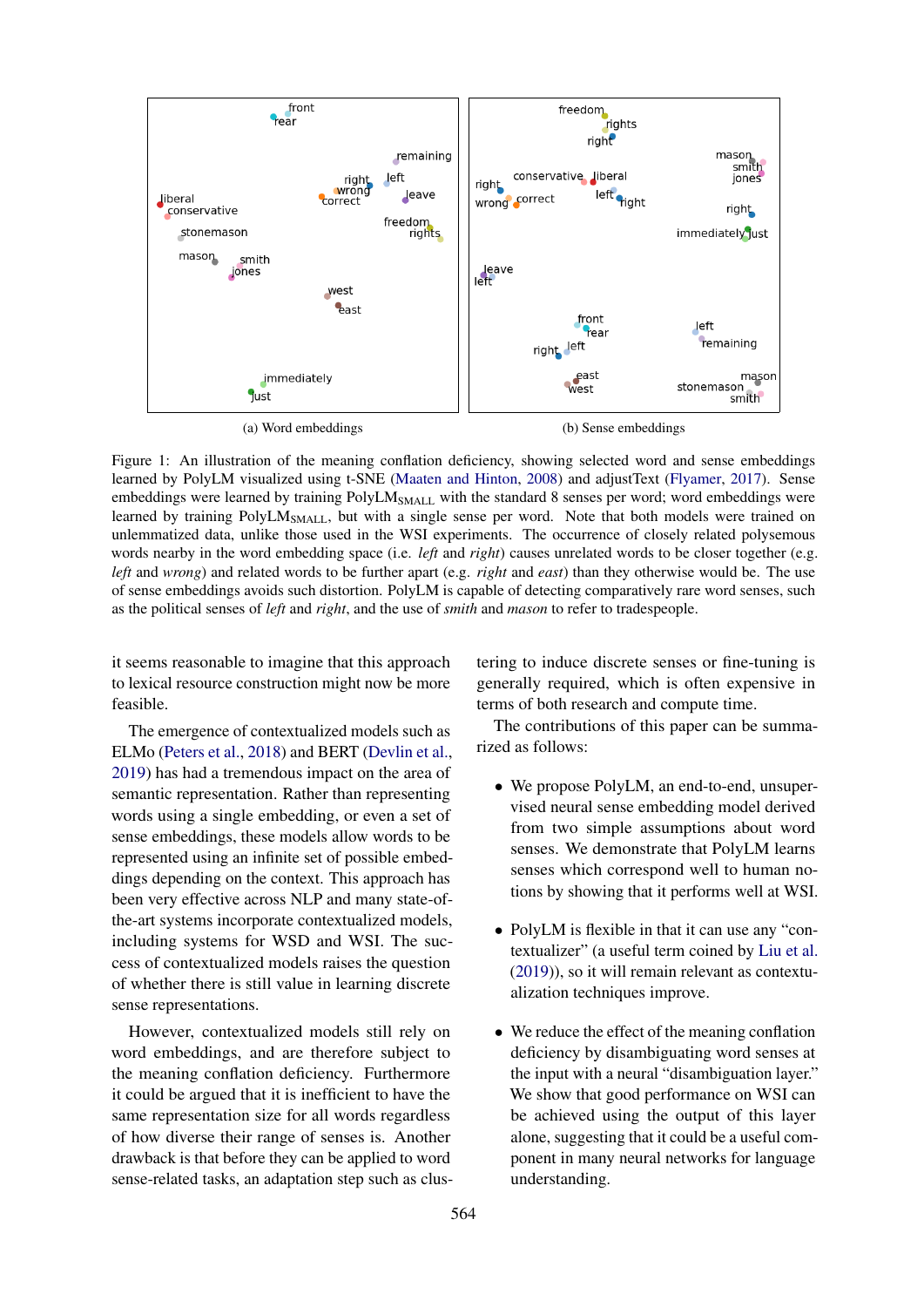### 2 Related Work

One of the first works in unsupervised learning of sense representations was by Schütze  $(1998)$ , who proposed a two-step process, where vector representations are first derived for each context containing an ambiguous word, and these are then clustered into a pre-defined number of groups. [Huang](#page-8-4) [et al.](#page-8-4) [\(2012\)](#page-8-4) added a third step, where after senselabeling each word according to its context cluster, sense representations are learned through neural language modeling.

A number of later approaches employed a joint training approach, where sense labeling and sense representation learning happen in parallel. [Nee](#page-9-1)[lakantan et al.](#page-9-1) [\(2014\)](#page-9-1), [Li and Jurafsky](#page-9-9) [\(2015\)](#page-9-9) and [Bartunov et al.](#page-8-1) [\(2016\)](#page-8-1) each proposed multi-sense variants of the Skip-Gram model [\(Mikolov et al.,](#page-9-10) [2013\)](#page-9-10). Various approaches were tried for determining the number of senses per word: for instance, [Li and Jurafsky](#page-9-9) and [Bartunov et al.](#page-8-1) used Chinese Restaurant Processes and Dirichlet Processes respectively to automatically learn an appropriate number of senses for each word.

Many joint training approaches have the disadvantage that they create ambiguity in the context representation by representing context words with word embeddings in order to avoid considering the exponential number of possible sense labelings for the context. [Qiu et al.](#page-9-11) [\(2016\)](#page-9-11) and [Lee and Chen](#page-9-12) [\(2017\)](#page-9-12) propose purely sense-based approaches which can sense-label the input efficiently.

[Arora et al.](#page-8-5) [\(2018\)](#page-8-5) took a novel approach to the problem of learning word senses, demonstrating that the embedding learned by traditional techniques for an ambiguous word tends to be very close to a linear combination of the hypothetical vectors corresponding to its individual senses. They proposed a method for recovering the underlying sense vectors and coefficients, and evaluated their system on WSI.

Since the emergence of contextualized models, there have been a number of other systems which have exploited their powerful semantic representations for specific tasks such as word sense disambiguation [\(Huang et al.,](#page-8-6) [2019;](#page-8-6) [Vial et al.,](#page-9-13) [2019\)](#page-9-13) and induction [\(Amrami and Goldberg,](#page-8-7) [2018,](#page-8-7) [2019\)](#page-8-8), however none of these methods creates explicit sense embeddings.

### 3 PolyLM

## 3.1 Overview

Consider a typical neural language model. Each word  $w$  in a vocabulary  $V$  is assigned a single embedding, resulting in an embedding matrix  $M \in$  $\mathbb{R}^{|V| \times d}$ , where d is the embedding dimensionality. The probability of  $w$  occurring in a context  $c$  is estimated as

<span id="page-2-0"></span>
$$
\mathbb{P}(w \mid c) = \left[ \text{softmax}\left(M\mathbf{y}(c) + \mathbf{a}\right) \right]_{w}, \quad (1)
$$

where  $y(c) \in \mathbb{R}^d$  is a vector representation of c and  $\mathbf{a} \in \mathbb{R}^{|V|}$  is a trainable bias vector. In BERT [\(Devlin et al.,](#page-8-3) [2019\)](#page-8-3) for instance,  $y(c)$  corresponds to the final output of multiple Transformer encoder layers [\(Vaswani et al.,](#page-9-14) [2017\)](#page-9-14).

Now suppose that for each  $w \in V$ , there is a corresponding set  $S_w$  of *sememes*, or senses which w can have. For instance, intuitively we might have  $S_{\text{rock}}$  = {rock:stone, rock:musical genre, rock:shake}. We assume that the  $S_w$  are disjoint, i.e.  $S_w \cap S_{w'} = \emptyset$ whenever  $w \neq w'$ , and we define the full sense inventory  $S = \bigcup_{w \in V} S_w$ .

Context induces specific senses for the words it contains. Thus a passage of text can be thought of as a sequence of sememes as well as a sequence of words. The first observation underlying PolyLM is that the probability of a word  $w$  occurring in a context  $c$  is equal to the sum of the probabilities of w's component sememes occurring in the context, i.e.

<span id="page-2-1"></span>
$$
\mathbb{P}(w \mid c) = \sum_{s \in S_w} \mathbb{P}(s \mid c). \tag{2}
$$

We wish to learn representations for individual senses, and so we assign an embedding to each sememe in our sense inventory, resulting in a matrix E with dimension  $|S| \times d$  and bias vector **b** of dimension  $|S|$ . Note that this assumes that we know the number of senses of each word *a priori*, an assumption whose consequences we discuss later. Following Eq. [1,](#page-2-0) we define the vector  $p(c) \in \mathbb{R}^{|S|}$ of sememe probabilities in a context  $c$  as

$$
p(c) = \text{softmax}(Ex(c) + b). \tag{3}
$$

Considering Eq. [2,](#page-2-1) we have

<span id="page-2-2"></span>
$$
\mathbb{P}(w \mid c) = \sum_{s \in S_w} p(c)_s,\tag{4}
$$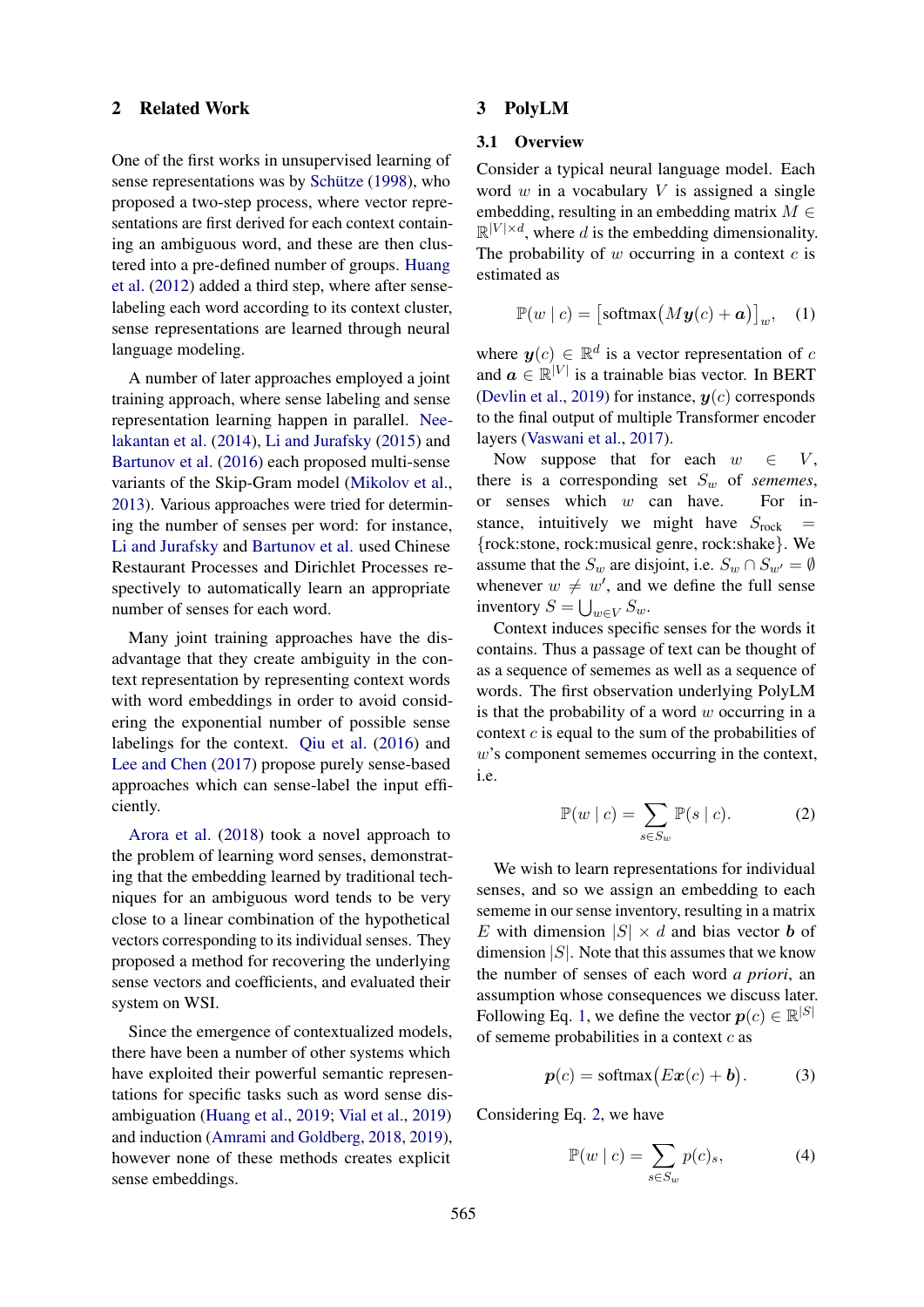allowing us to formulate the problem of learning sense representations with a language modeling objective.

PolyLM is constructed from three components: the input layer, which represents the input tokens as aggregates of their sense embeddings, the disambiguation layer, which attempts to determine the contextually appropriate sense embeddings for the input, and the prediction layer, which implements the language modeling objective.

We adopt the masked language modeling (MLM) task used for training BERT. When training, we select a subset  $T \subset \{1, 2, ..., n\}$  of the tokens in the input sequence as targets for prediction, and produce a masked version  $c' = w'_1, w'_2, ..., w'_n$  of the original sequence  $c = w_1, w_2, ..., w_n$  as follows: 15% of tokens are chosen at random as targets, of which 80% are replaced with a special [MASK] token, 10% are replaced with a random token, and 10% are left unchanged.

#### 3.2 Input Layer

We define a contextualizer to be a function which maps a sequence of input representations  $\boldsymbol{x}_1, \boldsymbol{x}_2, ..., \boldsymbol{x}_n \in \mathbb{R}^d$  to a corresponding sequence of output representations  $y_1, y_2, ..., y_n \in \mathbb{R}^d$ . Recurrent Neural Networks and Transformer architectures are both commonly used as contextualizers for language modeling. Typically the input representations are drawn from an embedding matrix  $I \in \mathbb{R}^{|V| \times d}$ . It has become common (e.g. BERT) to set I equal to  $O$ , the embedding matrix used at the language modeling output, as recommended by [Press and Wolf](#page-9-15) [\(2017\)](#page-9-15), and thus have a single embedding matrix E.

The issue of input representation poses a problem for our model. Our output embeddings  $E \in$  $\mathbb{R}^{|S| \times d}$  correspond to sememes. We cannot straightforwardly tie our input and output embeddings as [Press and Wolf](#page-9-15) suggest, because we receive words rather than sememes as input. We solve this problem by setting the input representation of a word to be a convex combination of the representations of its sememes, i.e.

$$
\boldsymbol{x}(w) = \sum_{s \in S_w} \lambda_{ws} \boldsymbol{e}_s,\tag{5}
$$

where  $e_s$  is the row of  $E$  corresponding to sememe s, and  $\lambda_w$  is a learnable weight vector with the properties that  $\sum_{s\in S_w}\lambda_{ws}=1$  and  $\boldsymbol{\lambda}_w\geq \mathbf{0}$  (in practice,  $\lambda_w$  is the softmax of an underlying, unconstrained variable vector).

## 3.3 Disambiguation Layer

The disambiguation layer attempts to infer the contextually appropriate sememe embeddings for the input based on the conflated representations from the input layer.

Representations  $x(w'_1), x(w'_2), ..., x(w'_n)$  of  $c'$ , calculated according to Eq. [5,](#page-3-0) are fed into a contextualizer instance  $C^D$ , which outputs representations  $y_1^D(c'), y_2^D(c'), ..., y_n^D(c')$ . We use these representations to calculate a probability distribution over each sense of the tokens in the input:

$$
q_i^D(c') = \text{softmax}(E^{(w_i')}y_i^D(c') + \bm{b}^{(w_i')})
$$
, (6)

where  $E^{(w'_i)}$  is a submatrix of E containing only the rows corresponding to senses of token  $w_i'$ , and similarly  $b^{(w'_i)}$  is a subvector of a learnable bias vector  $\mathbf{b} \in \mathbb{R}^{|S|}$ . In other terms,

<span id="page-3-1"></span>
$$
q_{is}^D(c') = \frac{e^{e_s^T} y_i^D(c') + b_s}{\sum_{s' \in S_{w'_i}} e^{e_s^T y_i^D(c') + b_{s'}}},\tag{7}
$$

where  $s \in S_{w'_i}$ .  $q_{is}^D(c')$  corresponds to the probability that the *i*th token in sequence  $c'$  has sense s.

The disambiguated representation of a token could simply be its highest-probability sememe embedding in the context, but to allow gradients to flow through the disambiguation layer, we take the sum of the sememe embeddings weighted by their probabilities:

<span id="page-3-3"></span>
$$
\boldsymbol{x}_i^P(c') = \sum_{s \in S_{w_i'}} q_{is}^D(c') \boldsymbol{e}_s. \tag{8}
$$

#### 3.4 Prediction Layer

The prediction layer maps a sequence of disambiguated input representations onto a corresponding set of output representations, and from each output representation estimates the probability of every sememe in the sense inventory occurring at the corresponding position of the sequence.

<span id="page-3-0"></span>Disambiguated representations  $\mathbf{x}_1^P(c'), \mathbf{x}_2^P(c'), ..., \mathbf{x}_n^P(c')$  are fed into another contextualizer instance  $C^P$ , which returns output representations  $y_1^P(c'), y_2^P(c'), ..., y_n^P(c')$ . These are used to calculate a probability distribution over the entire sense inventory, as prescribed by Eq. [3:](#page-2-2)

<span id="page-3-2"></span>
$$
\boldsymbol{p}_i(c') = \text{softmax}(E\boldsymbol{y}_i^P(c') + \boldsymbol{b}).\tag{9}
$$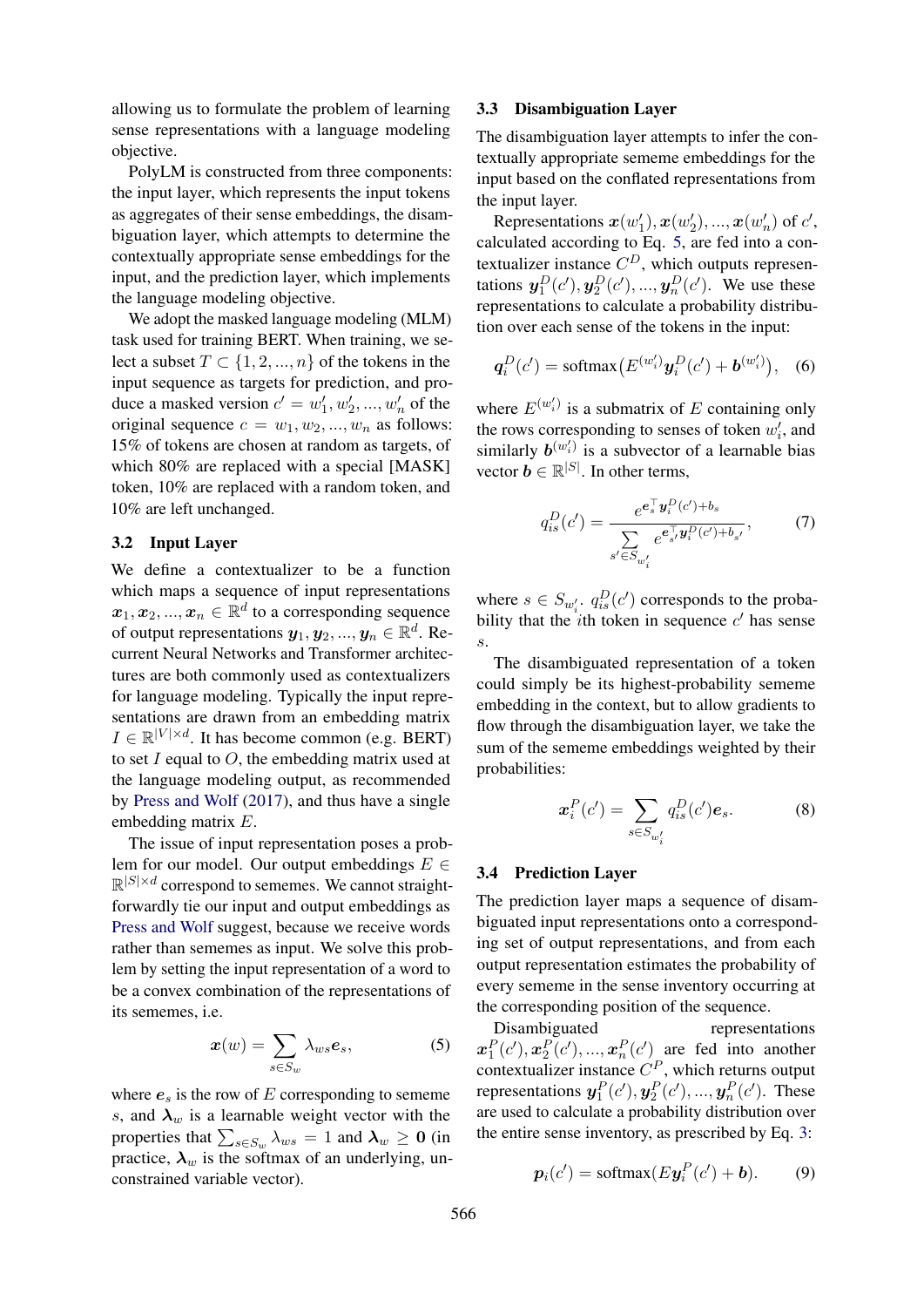<span id="page-4-0"></span>

Figure 2: Architecture diagram for PolyLM when training, illustrated on the sentence "I like apple pie.", where the word "apple" is chosen as a target and masked (note that "apple" is ambiguous when tokens are lower-cased, as it may refer to a fruit or a technology company). At inference time, the bottom components (up to and including  $q^D(c)$ ) do not need to be evaluated, and the sequence may not be masked at the input.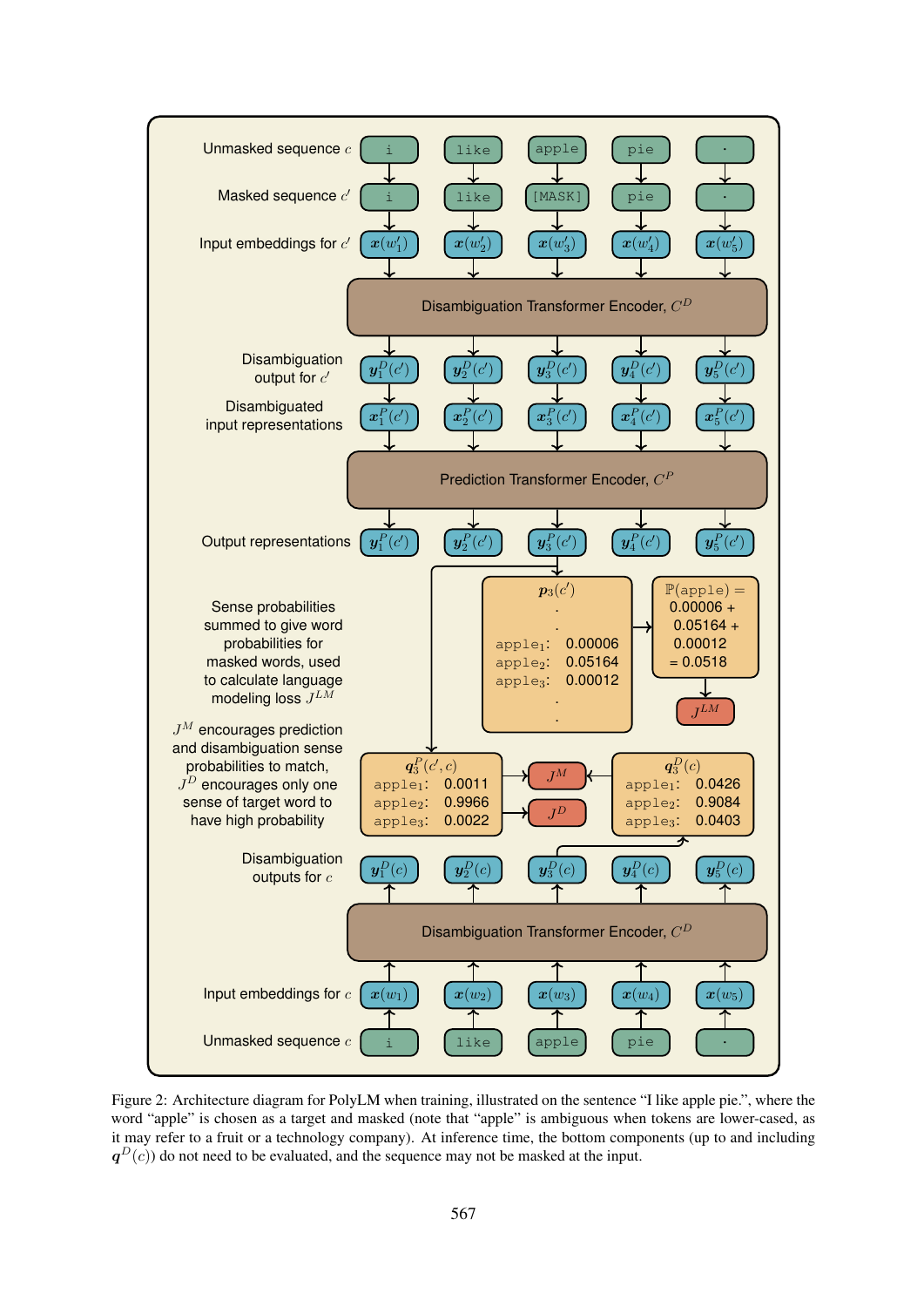We define an additional set of probabilities  $q^F$ analogous to  $q^D$  defined in Eq. [6:](#page-3-1)

$$
\boldsymbol{q}_i^P(c',c) = \text{softmax}\big(E^{(w_i)}\boldsymbol{y}_i^P(c') + \boldsymbol{b}^{(w_i)}\big). \tag{10}
$$

 $q_i^P$  takes both  $c'$  and the unmasked sequence  $c$ as arguments because we are interested in the sense probabilities of the words  $w_i$  that actually occurred.  $q_i^P$  will be used later for defining the loss function and is useful for downstream tasks.

## 3.5 Loss Function

We seek to minimize a loss function  $J$  with three components, each of which is explained below:

$$
J(c, c', T) = J^{LM}(c, c', T) +
$$
  

$$
J^{D}(c, c', T) +
$$
  

$$
J^{M}(c, c', T)
$$
 (11)

### 3.5.1 Language Modeling Loss

The language modeling loss  $J^{LM}$  is defined as the mean negative log likelihood of the target tokens occurring:

$$
J^{LM}(c, c', T)
$$
  
= 
$$
\frac{-1}{|T|} \sum_{i \in T} \log \hat{\mathbb{P}}(w_i | c')
$$
 (12)

$$
= \frac{-1}{|T|} \sum_{i \in T} \log \sum_{s \in S_{w_i}} \hat{\mathbb{P}}(\text{sememe } i \text{ is } s \mid c')
$$
\n(13)

$$
=\frac{-1}{|T|}\sum_{i\in T}\log\sum_{s\in S_{w_i}}p_{is}(c'),\tag{14}
$$

where  $p_i$  is as defined in Eq. [9.](#page-3-2)

#### 3.5.2 Distinctness Loss

Recall that we assume in advance a number of senses for each word. In practice we guess a relatively high number to avoid missing senses. When we overestimate the number of senses, we find that two different sense embeddings for a word converge to essentially the same meaning. The aim of the distinctness loss is to ensure that each sense has a distinct meaning, and to "kill off" superfluous senses by causing them to have very low probability in all contexts.

The second key observation of PolyLM is that if the sememes corresponding to a word  $w$  are distinct, then in contexts where  $w$  occurs, we would expect one of these sememes to have a high estimated probability of occurring, and the rest to have a low probability. The distinctness loss, given by,

$$
J^{D}(c, c', T) = \frac{-1}{r|T|} \sum_{i \in T} \log \sum_{s \in S_{w_i}} (q_{is}^{P}(c', c))^{r},
$$
\n(15)

with hyperparameter  $r > 1$ , encourages this separation to occur. A full justification is given in Appendix [A.](#page-10-1)

#### 3.5.3 Match Loss

Without extra supervision, the disambiguation layer tends to very quickly allocate almost all of the probability mass for a word to a single one of its senses. This appears to be due to a "rich get richer" effect in Eq. [8,](#page-3-3) where the sense embedding with the highest weight has larger gradients associated with it.

A more reliable source of sense probabilities is the output of the prediction layer, as this is more closely associated with the ground truth. Therefore we encourage the disambiguation sense probabilities  $q^D$  to be similar to the prediction sense probabilities  $q^P$  by adding a sense probability "match loss," which is proportional to the cosine similarity between  $q^D$  and  $q^P$ .

Because  $q_i^D(c')$  is meaningless when token *i* is replaced with [MASK], when calculating the match loss we evaluate the disambiguation layer on the unmasked sequence (shown with bottom-up arrows in Figure [2\)](#page-4-0), obtaining  $q_i^D(c)$ . The match loss is defined as

$$
J^{M}(c, c', T) = \frac{-\lambda^{M}}{|T|} \sum_{i \in T} \frac{q_{i}^{D} \cdot q_{i}^{P}}{\|q_{i}^{D}\| \|q_{i}^{P}\|}, \quad (16)
$$

where  $q_i^D$  and  $q_i^P$  are shorthand for  $q_i^D(c)$  and  $q_i^P(c', c)$  respectively, and  $\lambda^M$  is a hyperparameter.

As we wish the disambiguation layer to learn from the prediction layer rather than the other way around, we do not allow gradients from the match loss to propagate through  $q_i^P$ .

### 3.6 Details and Parameters

#### 3.6.1 Preprocessing

To avoid the issue of how to represent a word's sense when it is broken into sub-word level tokens, our vocabulary consists of whole-word tokens. However the WSI tasks on which we evaluate our model operate on the lemma level, so we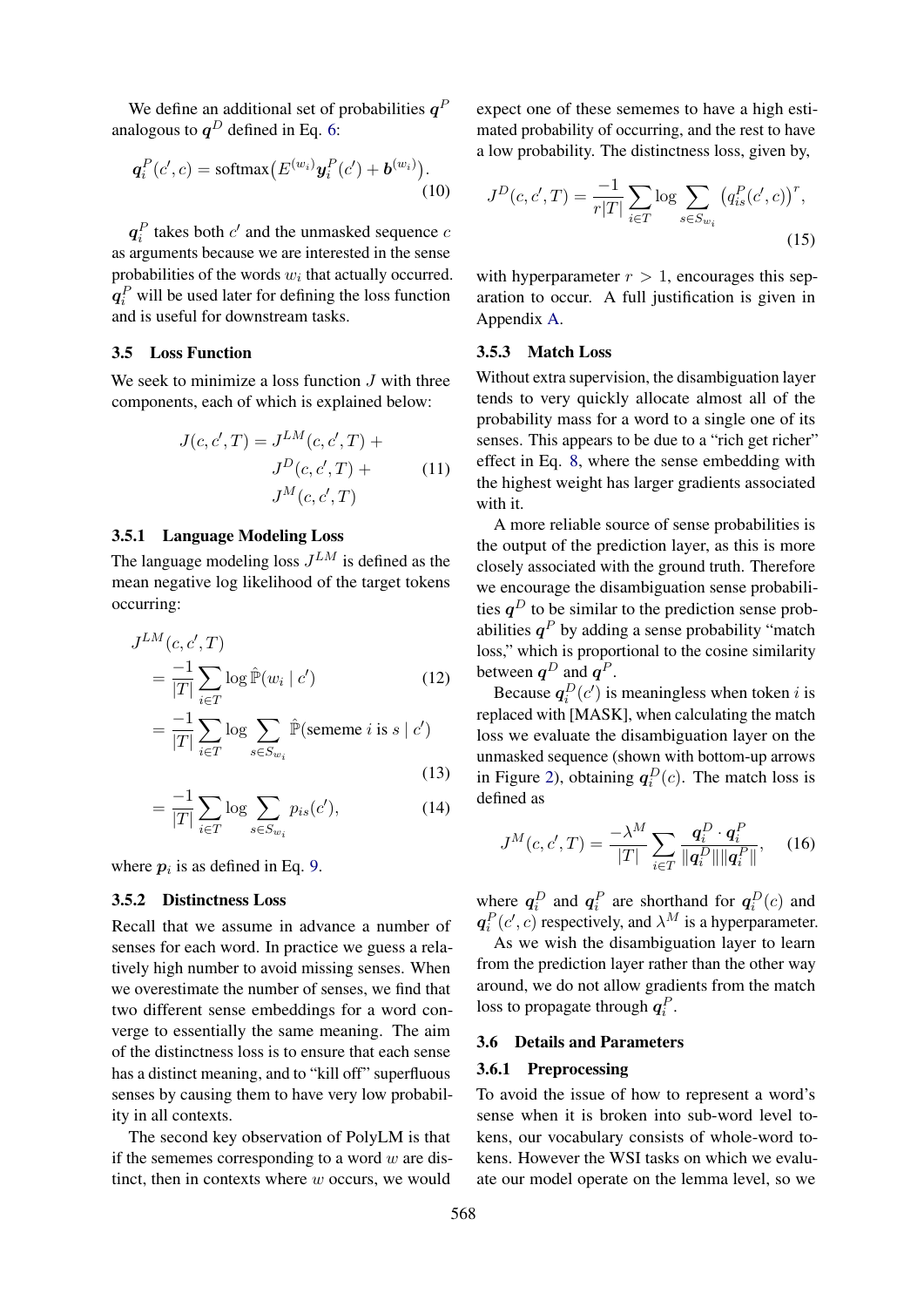lemmatize our training corpus as described in Appendix [B.](#page-11-0) The vocabulary consists of the ∼86K tokens appearing more than 500 times in our training corpus, which like BERT's consists of English Wikipedia + BookCorpus [\(Zhu et al.,](#page-10-2) [2015\)](#page-10-2). All tokens are lower-cased.

## 3.6.2 Contextualizers

One of the advantages of PolyLM is that it can be used with any type of contextualizer - note however that we must train our contextualizers together with the rest of the model rather than using pretrained contextualizer instances, because their word embedding matrix would not match our sense embedding matrix. In this paper we present results where the disambiguation and prediction contextualizers  $C^D$  and  $C^P$  use BERT's implementation of the Transformer encoder architecture.

### 3.6.3 Parameters

To keep the total number of embeddings reasonable, we allow only the ∼10,000 tokens which occur more than 20,000 times in the training corpus, or appear as focuses in the evaluation datasets, to have multiple senses. Specifically, we assign these tokens a fixed number of  $k = 8$  embeddings, and other tokens a single embedding. Since according to Zipf's law [\(Zipf,](#page-10-3) [1950\)](#page-10-3), it is the most frequent words which tend to have the most senses, we expect not to miss too many senses by assuming that infrequent words are monosemous. We leave the investigation of more sophisticated methods for pre-allocating or dynamically updating the number of senses for each token for future work.

We train two PolyLM models of different sizes, PolyLM<sub>SMALL</sub> and PolyLM<sub>BASE</sub>. Due to the prohibitive computational cost of training a model of  $BERT<sub>LARGE</sub>'s size, we use significantly smaller$ dimensions, as shown in Table [1.](#page-7-0)

Models were trained over 6,000,000 batches consisting of 32 sequences of length 128 using the Adam optimizer [\(Kingma and Ba,](#page-8-9) [2014\)](#page-8-9). The learning rate was increased linearly from 0 to 3e-5 over the first 10,000 batches, and then reduced linearly back to zero over the remaining batches. The hyperparameters  $\lambda^M$  and r specific to PolyLM's loss function were first increased linearly and then left constant,  $\lambda^M$  from 0 to 0.1 over the first 1,000,000 batches, and  $r$  from 1.0 to 1.5 over the first 2,000,000 batches.

It is important for  $r$  to be gradually increased in this manner because if  $r$  is large initially, then the effect of the distinctness loss reduces the diversity of the senses learned. On the other hand, increasing  $r$  too slowly seems to be detrimental to the senses' distinctness.

### 4 Experiments

Word sense induction (WSI) is the task of inferring the senses of a word in an unsupervised manner. This is precisely the aim of our method, and so is an ideal test task. We evaluate PolyLM on two WSI datasets, SemEval-2010 Task 14 [\(Manandhar](#page-9-16) [et al.,](#page-9-16) [2010\)](#page-9-16) and SemEval-2013 Task 13 [\(Jurgens](#page-8-10) [and Klapaftis,](#page-8-10) [2013\)](#page-8-10). Both datasets consist of passages containing one of a set of polysemous focus words. The occurrences of the focus words in the test set have been sense-labeled by human annotators according to a reference sense inventory.

In the SemEval-2010 dataset, each instance is labeled with a single sense, whereas in the SemEval-2013 dataset an instance may be labeled with several relevant senses, each with a corresponding weight denoting its degree of applicability in the context.

Performance on SemEval-2010 is measured using paired F-Score (F-S) and V-Measure (V-M), and on SemEval-2013 using Fuzzy B-Cubed (FBC) and Fuzzy Normalized Mutual Information (FNMI). Overall performance on each task (AVG) is typically defined as the geometric mean of its two sub-metrics.

Currently, the best performing system on both datasets is that of [Amrami and Goldberg](#page-8-8) [\(2019\)](#page-8-8). Their system uses the idea of *substitute vectors*, first devised by Başkaya et al. [\(2013\)](#page-8-11). For each instance, a set of most likely words that could have occurred instead of the focus word is obtained from the output of a language model. These sets are then clustered, and each cluster is taken to correspond to a different sense of the focus word. [Amrami](#page-8-8) [and Goldberg](#page-8-8) use  $BERT_{LARGE}$  as their language model.

PolyLM can be used for WSI without any further training. For the SemEval-2010 dataset, each instance c is labeled with the sense of the focus word  $w_i$  which has the highest predicted probability, i.e.  $\arg \max_{s \in S_{w_i}} q_{is}^P(c', c)$ , where c' is formed from c by replacing  $w_i$  with [MASK]. For SemEval-2013, we consider a sense applicable if it has a predicted probability  $q_{is}^P(c', c) > p^{\text{thresh}}$ , and the weight assigned to each applicable sense is its probability  $q_{is}^P(c', c)$ . We arbitrarily set  $p^{\text{thresh}}$  to 0.2.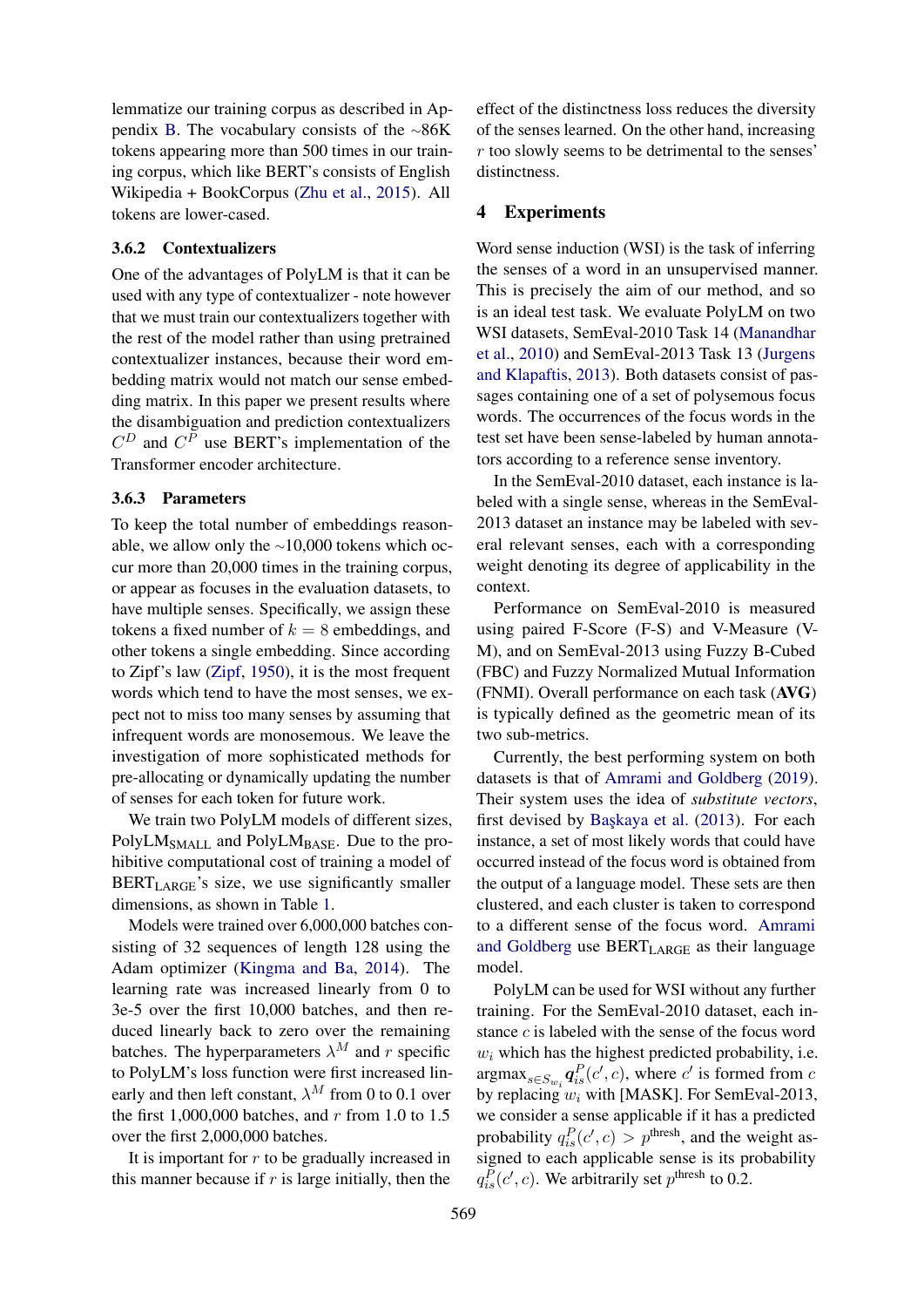<span id="page-7-0"></span>

| <b>Model</b>            |      | <b>Filter size</b> | No. attn. heads | No. lavers                | Sea. len. | <b>Vocab size</b> | No. embeddings | <b>Total params</b> |
|-------------------------|------|--------------------|-----------------|---------------------------|-----------|-------------------|----------------|---------------------|
| PolyLM <sub>SMALL</sub> | 128  |                    |                 | 4 ( $C^D$ ), 8 ( $C^P$ )  |           | 86K               |                | 24M                 |
| $PolyLM_{BASE}$         | 256  | 1024               |                 | 4 ( $C^D$ ), 12 ( $C^P$ ) | 128       | 86K               | 157K           | 54M                 |
| BERT <sub>LARGE</sub>   | 1024 | 4096               |                 |                           | 512       | 30K               | 30K            | 340M                |

<span id="page-7-1"></span>

|                                                    | Version                     | SemEval-2010 |      |            | SemEval-2013   |             |            |
|----------------------------------------------------|-----------------------------|--------------|------|------------|----------------|-------------|------------|
| <b>System</b>                                      |                             | $F-S$        | V-M  | <b>AVG</b> | FBC            | <b>FNMI</b> | <b>AVG</b> |
| Amrami and Goldberg (2019)                         | <b>BERT<sub>LARGE</sub></b> | 71.3         | 40.4 | 53.6       | 64.0           | 21.4        | 37.0       |
| AutoSense (Amplayo et al., 2019)                   |                             | 62.9         | 10.1 | 25.2       | 61.7           | 8.0         | 22.2       |
| $PolyLM^{\dagger}$                                 | <b>BASE</b>                 | 65.8         | 40.5 | 51.6       | 64.8           | <b>23.0</b> | 38.6       |
|                                                    | <b>SMALL</b>                | 65.6         | 35.7 | 48.4       | 64.5           | 18.5        | 34.5       |
| Qiu et al. $(2016)$ <sup>†</sup>                   |                             |              |      |            | 56.9           | 6.7         | 19.5       |
| SE-WSI-fix-cmp (Song et al., $2016$ ) <sup>†</sup> |                             | 54.3         | 16.3 | 29.8       | $\blacksquare$ |             |            |
| AdaGram (Bartunov et al., $2016$ ) <sup>†</sup>    |                             | 43.9         | 20.0 | 29.6       | 13.2           | 8.9         | 10.8       |
| Arora et al. $(2018)$ <sup>†</sup>                 | $k=5$                       | 46.4         | 11.5 | 23.1       |                |             |            |

Table 1: Parameters of PolyLM and BERT<sub>LARGE</sub>.

<span id="page-7-2"></span>Table 2: Comparison of sense embedding models and WSI-specific techniques on the SemEval 2010 and 2013 WSI tasks. SE-WSI-fix-cmp is based on [Neelakantan et al.](#page-9-1) [\(2014\)](#page-9-1)'s MSSG model. † - models which obtain explicit sense embeddings.

|                           |       | SemEval-2010 |                    | SemEval-2013 |      |      |  |
|---------------------------|-------|--------------|--------------------|--------------|------|------|--|
| <b>Description</b>        | $F-S$ |              | V-M <b>AVG</b> FBC |              | FNMI | AVG  |  |
| PolyLM <sub>SMALL</sub>   | 65.6  | 35.7         | 48.4               | 64.5         | 18.5 | 34.5 |  |
| No distinctness loss      | 53.5  | 334          | 42.3               | 57.4         | 163  | 30.5 |  |
| No disambiguation layer   | 64.9  | 25.5         | 40.6               | 64.5         | 17.5 | 33.6 |  |
| Disambiguation layer only |       | 63.6 29.3    | 43.2               | 62.7         | 15.7 | 314  |  |

Table 3: PolyLM ablation study.

Results are shown in Table [2.](#page-7-1) Both PolyLM models comprehensively outperform previous sense em-bedding methods. PolyLMBASE and [Amrami and](#page-8-8) [Goldberg'](#page-8-8)s system slightly outperform each other on one dataset each, suggesting similar overall proficiency at WSI. However it is worth noting that the BERT<sub>LARGE</sub> language model used by [Amrami](#page-8-8) [and Goldberg](#page-8-8) has more than six times as many parameters as  $PolyLM<sub>BASE</sub>$  and is much more computationally expensive to train and run.

PolyLM scales well for the sizes tested, with PolyLM<sub>BASE</sub> outperforming PolyLM<sub>SMALL</sub> by 3.2 and 4.1 points in AVG score on the two datasets with a 2.25x increase in the number of parameters. Even if further increases in model dimensions yielded much smaller improvements in performance, it seems likely that a PolyLM model of BERTLARGE's 340 million parameter size would achieve results significantly better than those of [Amrami and Goldberg](#page-8-8) [\(2019\)](#page-8-8).

#### 4.1 Ablation Study

We test three alternative configurations against  $PolyLM<sub>SMAIL</sub>:$  one where the distinctness loss term is removed from the objective ("no distinctness loss"), one where the disambiguation layer is removed ("no disambiguation layer"), and one where the disambiguation sense probabilities  $q^D$ are used in place of  $q^P$  when performing WSI ("disambiguation layer only"). Note that the first two configurations require new models to be trained, whereas the last simply uses  $PolyLM<sub>SMAIL</sub>$  in a different way. Results are shown in Table [3.](#page-7-2)

The use of the distinctness loss has a big impact on model performance, while the disambiguation layer is somewhat less important but still useful. The model still performs surprisingly well when the disambiguation rather than the prediction sense probabilities are used; these are the output of only four Transformer layers and hence are much cheaper to compute. This suggests that it might be practical to add the disambiguation layer at the input of various neural NLP models to improve their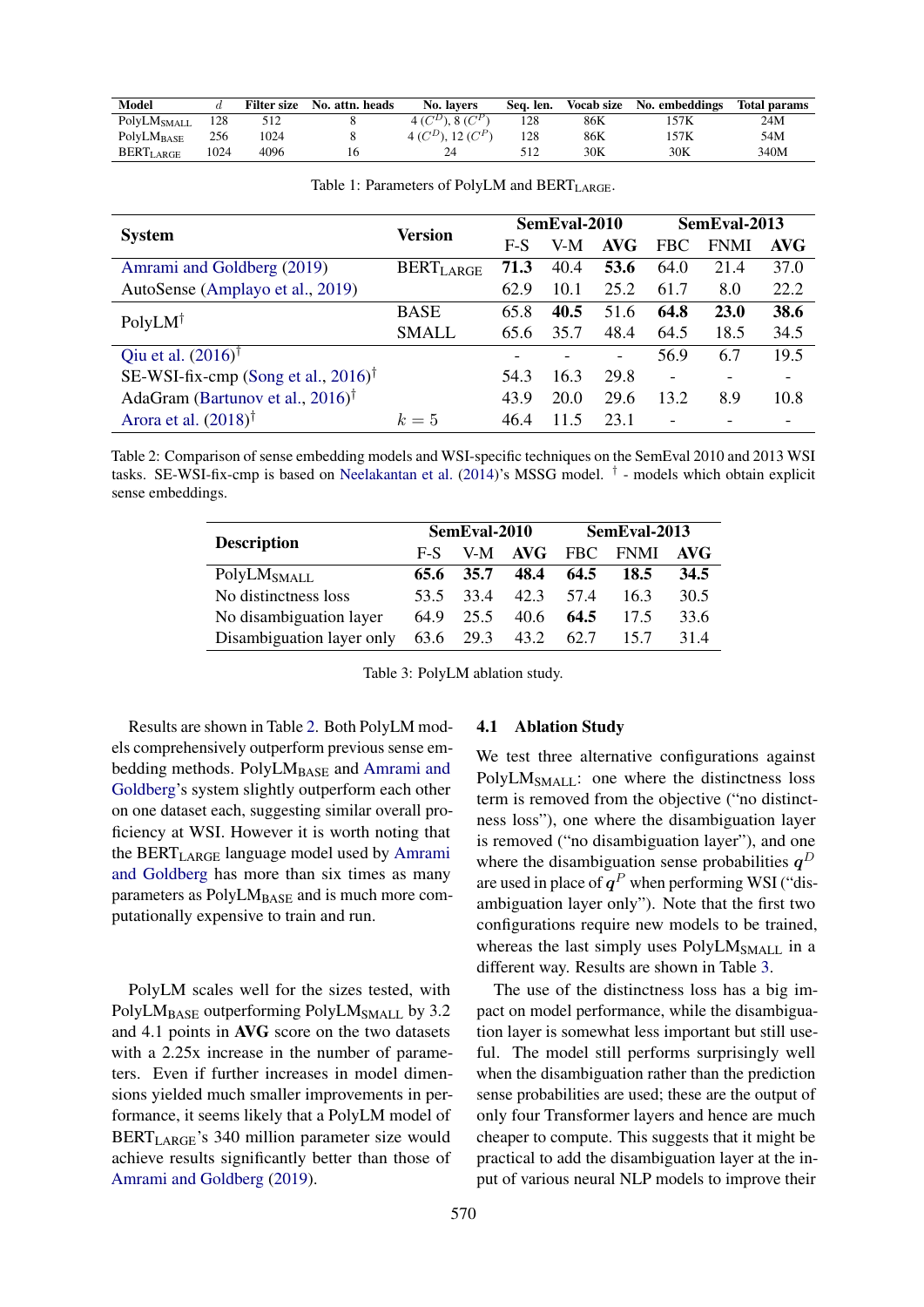understanding of polysemy.

## 5 Conclusions

PolyLM is a novel model of polysemy based on two assumptions about word senses: firstly, that the probability of a word occurring in a context is equal to the sum of its individual senses occurring, as expressed by the language modeling loss; and secondly, that generally only one sense of a word ought to have a high probability of occurring in a given context, as expressed by the distinctness loss. PolyLM does indeed learn word senses which correspond well to human notions, as demonstrated by its performance on word sense induction, which matches that of the previous state-of-the-art system despite having 6 times fewer parameters. It can be easily applied to many word-sense related tasks, as it generates a probability distribution over the senses of each word in the input text. It is not specific to any one contextualizer and so can be improved as contextualizers improve.

## Acknowledgements

Felipe Bravo-Marquez was funded by ANID FONDECYT grant 11200290, U-Inicia VID Project UI-004/20 and ANID - Millennium Science Initiative Program - Code ICN17<sub>-002</sub>.

## References

- <span id="page-8-12"></span>Reinald Kim Amplayo, Seung-won Hwang, and Min Song. 2019. [AutoSense model for word sense induc](https://doi.org/10.1609/aaai.v33i01.33016212)[tion.](https://doi.org/10.1609/aaai.v33i01.33016212) In *The Thirty-Third AAAI Conference on Artificial Intelligence, AAAI 2019, The Thirty-First Innovative Applications of Artificial Intelligence Conference, IAAI 2019, The Ninth AAAI Symposium on Educational Advances in Artificial Intelligence, EAAI 2019, Honolulu, Hawaii, USA, January 27 - February 1, 2019*, pages 6212–6219.
- <span id="page-8-7"></span>Asaf Amrami and Yoav Goldberg. 2018. [Word sense](https://doi.org/10.18653/v1/D18-1523) [induction with neural biLM and symmetric patterns.](https://doi.org/10.18653/v1/D18-1523) In *Proceedings of the 2018 Conference on Empirical Methods in Natural Language Processing*, pages 4860–4867, Brussels, Belgium. Association for Computational Linguistics.
- <span id="page-8-8"></span>Asaf Amrami and Yoav Goldberg. 2019. [Towards bet](https://arxiv.org/abs/1905.12598v2)[ter substitution-based word sense induction.](https://arxiv.org/abs/1905.12598v2)
- <span id="page-8-5"></span>Sanjeev Arora, Yuanzhi Li, Yingyu Liang, Tengyu Ma, and Andrej Risteski. 2018. [Linear algebraic struc](https://doi.org/10.1162/tacl_a_00034)[ture of word senses, with applications to polysemy.](https://doi.org/10.1162/tacl_a_00034) *Transactions of the Association for Computational Linguistics*, 6:483–495.
- <span id="page-8-1"></span>Sergey Bartunov, Dmitry Kondrashkin, Anton Osokin, and Dmitry Vetrov. 2016. [Breaking sticks and ambi](http://proceedings.mlr.press/v51/bartunov16.html)[guities with adaptive skip-gram.](http://proceedings.mlr.press/v51/bartunov16.html) In *Proceedings of the 19th International Conference on Artificial Intelligence and Statistics*, volume 51 of *Proceedings of Machine Learning Research*, pages 130–138, Cadiz, Spain. PMLR.
- <span id="page-8-11"></span>Osman Başkaya, Enis Sert, Volkan Cirik, and Deniz Yuret. 2013. [AI-KU: Using substitute vectors and](https://www.aclweb.org/anthology/S13-2050) [co-occurrence modeling for word sense induction](https://www.aclweb.org/anthology/S13-2050) [and disambiguation.](https://www.aclweb.org/anthology/S13-2050) In *Second Joint Conference on Lexical and Computational Semantics (\*SEM), Volume 2: Proceedings of the Seventh International Workshop on Semantic Evaluation (SemEval 2013)*, pages 300–306, Atlanta, Georgia, USA. Association for Computational Linguistics.
- <span id="page-8-0"></span>Jose Camacho-Collados and Mohammad Taher Pilehvar. 2018. [From word to sense embeddings: A sur](https://doi.org/10.1613/jair.1.11259)[vey on vector representations of meaning.](https://doi.org/10.1613/jair.1.11259) *Journal of Artificial Intelligence Research*, 63:743–788.
- <span id="page-8-3"></span>Jacob Devlin, Ming-Wei Chang, Kenton Lee, and Kristina Toutanova. 2019. [BERT: Pre-training of](https://doi.org/10.18653/v1/N19-1423) [deep bidirectional transformers for language under](https://doi.org/10.18653/v1/N19-1423)[standing.](https://doi.org/10.18653/v1/N19-1423) In *Proceedings of the 2019 Conference of the North American Chapter of the Association for Computational Linguistics: Human Language Technologies, Volume 1 (Long and Short Papers)*, pages 4171–4186, Minneapolis, Minnesota. Association for Computational Linguistics.

<span id="page-8-2"></span>Ilya Flyamer. 2017. [adjustText.](https://doi.org/10.5281/zenodo.1494343)

- <span id="page-8-4"></span>Eric Huang, Richard Socher, Christopher Manning, and Andrew Ng. 2012. [Improving word represen](https://www.aclweb.org/anthology/P12-1092)[tations via global context and multiple word proto](https://www.aclweb.org/anthology/P12-1092)[types.](https://www.aclweb.org/anthology/P12-1092) In *Proceedings of the 50th Annual Meeting of the Association for Computational Linguistics (Volume 1: Long Papers)*, pages 873–882, Jeju Island, Korea. Association for Computational Linguistics.
- <span id="page-8-6"></span>Luyao Huang, Chi Sun, Xipeng Qiu, and Xuanjing Huang. 2019. [GlossBERT: BERT for word sense](https://doi.org/10.18653/v1/D19-1355) [disambiguation with gloss knowledge.](https://doi.org/10.18653/v1/D19-1355) In *Proceedings of the 2019 Conference on Empirical Methods in Natural Language Processing and the 9th International Joint Conference on Natural Language Processing (EMNLP-IJCNLP)*, pages 3507–3512, Hong Kong, China. Association for Computational Linguistics.
- <span id="page-8-10"></span>David Jurgens and Ioannis Klapaftis. 2013. [SemEval-](https://www.aclweb.org/anthology/S13-2049)[2013 task 13: Word sense induction for graded and](https://www.aclweb.org/anthology/S13-2049) [non-graded senses.](https://www.aclweb.org/anthology/S13-2049) In *Second Joint Conference on Lexical and Computational Semantics (\*SEM), Volume 2: Proceedings of the Seventh International Workshop on Semantic Evaluation (SemEval 2013)*, pages 290–299, Atlanta, Georgia, USA. Association for Computational Linguistics.
- <span id="page-8-9"></span>Diederik P. Kingma and Jimmy Ba. 2014. [Adam: A](http://arxiv.org/abs/1412.6980) [method for stochastic optimization.](http://arxiv.org/abs/1412.6980)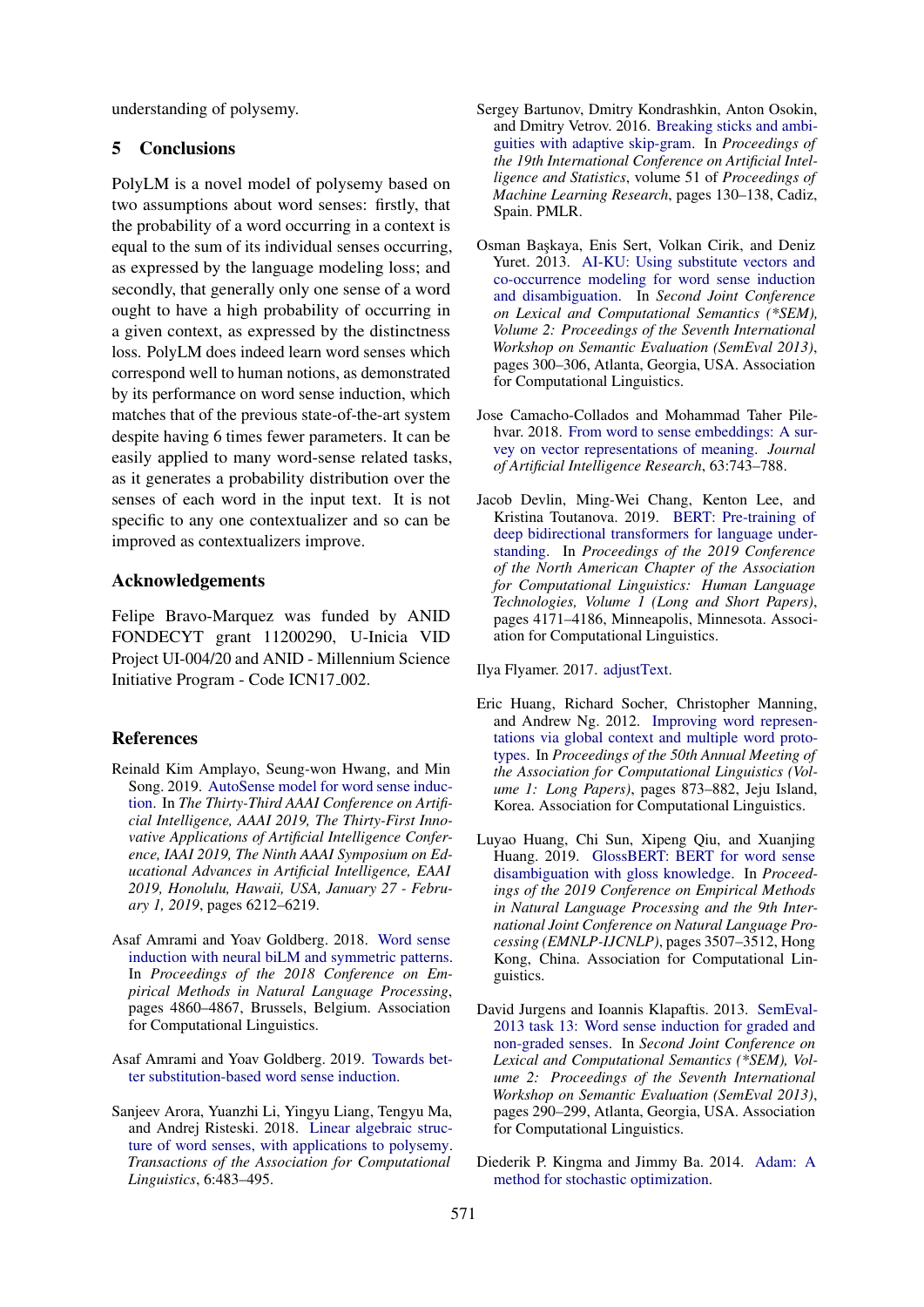- <span id="page-9-12"></span>Guang-He Lee and Yun-Nung Chen. 2017. [MUSE:](https://doi.org/10.18653/v1/D17-1034) [Modularizing unsupervised sense embeddings.](https://doi.org/10.18653/v1/D17-1034) In *Proceedings of the 2017 Conference on Empirical Methods in Natural Language Processing*, pages 327–337, Copenhagen, Denmark. Association for Computational Linguistics.
- <span id="page-9-9"></span>Jiwei Li and Dan Jurafsky. 2015. [Do multi-sense em](https://doi.org/10.18653/v1/D15-1200)[beddings improve natural language understanding?](https://doi.org/10.18653/v1/D15-1200) In *Proceedings of the 2015 Conference on Empirical Methods in Natural Language Processing*, pages 1722–1732, Lisbon, Portugal. Association for Computational Linguistics.
- <span id="page-9-8"></span>Nelson F. Liu, Matt Gardner, Yonatan Belinkov, Matthew E. Peters, and Noah A. Smith. 2019. [Lin](https://doi.org/10.18653/v1/N19-1112)[guistic knowledge and transferability of contextual](https://doi.org/10.18653/v1/N19-1112) [representations.](https://doi.org/10.18653/v1/N19-1112) In *Proceedings of the 2019 Conference of the North American Chapter of the Association for Computational Linguistics: Human Language Technologies, Volume 1 (Long and Short Papers)*, pages 1073–1094, Minneapolis, Minnesota. Association for Computational Linguistics.
- <span id="page-9-6"></span>Laurens van der Maaten and Geoffrey Hinton. 2008. Visualizing data using t-SNE. *Journal of machine learning research*, 9(Nov):2579–2605.
- <span id="page-9-16"></span>Suresh Manandhar, Ioannis Klapaftis, Dmitriy Dligach, and Sameer Pradhan. 2010. [SemEval-2010 task 14:](https://www.aclweb.org/anthology/S10-1011) [Word sense induction &disambiguation.](https://www.aclweb.org/anthology/S10-1011) In *Proceedings of the 5th International Workshop on Semantic Evaluation*, pages 63–68, Uppsala, Sweden. Association for Computational Linguistics.
- <span id="page-9-18"></span>Christopher Manning, Mihai Surdeanu, John Bauer, Jenny Finkel, Steven Bethard, and David McClosky. 2014. [The Stanford CoreNLP natural language pro](https://doi.org/10.3115/v1/P14-5010)[cessing toolkit.](https://doi.org/10.3115/v1/P14-5010) In *Proceedings of 52nd Annual Meeting of the Association for Computational Linguistics: System Demonstrations*, pages 55–60, Baltimore, Maryland. Association for Computational Linguistics.
- <span id="page-9-10"></span>Tomas Mikolov, Kai Chen, Greg Corrado, and Jeffrey Dean. 2013. [Efficient estimation of word represen](http://arxiv.org/abs/1301.3781)[tations in vector space.](http://arxiv.org/abs/1301.3781)
- <span id="page-9-3"></span>George A. Miller. 1995. WordNet: A lexical database for English. *Communications of the ACM*, 38(11):39–41.
- <span id="page-9-5"></span>Roberto Navigli and Simone Paolo Ponzetto. 2012. BabelNet: The automatic construction, evaluation and application of a wide-coverage multilingual semantic network. *Artificial Intelligence*, 193:217–250.
- <span id="page-9-2"></span>Steven Neale. 2018. [A survey on automatically](https://www.aclweb.org/anthology/L18-1270)[constructed WordNets and their evaluation: Lexical](https://www.aclweb.org/anthology/L18-1270) [and word embedding-based approaches.](https://www.aclweb.org/anthology/L18-1270) In *Proceedings of the Eleventh International Conference on Language Resources and Evaluation (LREC-2018)*, Miyazaki, Japan. European Languages Resources Association (ELRA).
- <span id="page-9-1"></span>Arvind Neelakantan, Jeevan Shankar, Alexandre Passos, and Andrew McCallum. 2014. [Efficient non](https://doi.org/10.3115/v1/D14-1113)[parametric estimation of multiple embeddings per](https://doi.org/10.3115/v1/D14-1113) [word in vector space.](https://doi.org/10.3115/v1/D14-1113) In *Proceedings of the 2014 Conference on Empirical Methods in Natural Language Processing (EMNLP)*, pages 1059–1069, Doha, Qatar. Association for Computational Linguistics.
- <span id="page-9-4"></span>Alexander Panchenko. 2016. [Best of both worlds:](https://www.aclweb.org/anthology/L16-1421) [Making word sense embeddings interpretable.](https://www.aclweb.org/anthology/L16-1421) In *Proceedings of the Tenth International Conference on Language Resources and Evaluation (LREC* 2016), pages 2649–2655, Portorož, Slovenia. European Language Resources Association (ELRA).
- <span id="page-9-7"></span>Matthew Peters, Mark Neumann, Mohit Iyyer, Matt Gardner, Christopher Clark, Kenton Lee, and Luke Zettlemoyer. 2018. [Deep contextualized word rep](https://doi.org/10.18653/v1/N18-1202)[resentations.](https://doi.org/10.18653/v1/N18-1202) In *Proceedings of the 2018 Conference of the North American Chapter of the Association for Computational Linguistics: Human Language Technologies, Volume 1 (Long Papers)*, pages 2227–2237, New Orleans, Louisiana. Association for Computational Linguistics.
- <span id="page-9-15"></span>Ofir Press and Lior Wolf. 2017. [Using the output em](https://www.aclweb.org/anthology/E17-2025)[bedding to improve language models.](https://www.aclweb.org/anthology/E17-2025) In *Proceedings of the 15th Conference of the European Chapter of the Association for Computational Linguistics: Volume 2, Short Papers*, pages 157–163, Valencia, Spain. Association for Computational Linguistics.
- <span id="page-9-11"></span>Lin Qiu, Kewei Tu, and Yong Yu. 2016. [Context](https://doi.org/10.18653/v1/D16-1018)[dependent sense embedding.](https://doi.org/10.18653/v1/D16-1018) In *Proceedings of the 2016 Conference on Empirical Methods in Natural Language Processing*, pages 183–191, Austin, Texas. Association for Computational Linguistics.
- <span id="page-9-0"></span>Hinrich Schütze. 1998. [Automatic word sense discrim](https://www.aclweb.org/anthology/J98-1004)[ination.](https://www.aclweb.org/anthology/J98-1004) *Computational Linguistics*, 24(1):97–123.
- <span id="page-9-17"></span>Linfeng Song, Zhiguo Wang, Haitao Mi, and Daniel Gildea. 2016. [Sense embedding learning for word](https://doi.org/10.18653/v1/S16-2009) [sense induction.](https://doi.org/10.18653/v1/S16-2009) In *Proceedings of the Fifth Joint Conference on Lexical and Computational Semantics*, pages 85–90, Berlin, Germany. Association for Computational Linguistics.
- <span id="page-9-14"></span>Ashish Vaswani, Noam Shazeer, Niki Parmar, Jakob Uszkoreit, Llion Jones, Aidan N Gomez, Ł ukasz Kaiser, and Illia Polosukhin. 2017. [Attention is all](http://papers.nips.cc/paper/7181-attention-is-all-you-need.pdf) [you need.](http://papers.nips.cc/paper/7181-attention-is-all-you-need.pdf) In I. Guyon, U. V. Luxburg, S. Bengio, H. Wallach, R. Fergus, S. Vishwanathan, and R. Garnett, editors, *Advances in Neural Information Processing Systems 30*, pages 5998–6008. Curran Associates, Inc.
- <span id="page-9-13"></span>Loïc Vial, Benjamin Lecouteux, and Didier Schwab. 2019. [Sense vocabulary compression through the se](http://hdl.handle.net/11321/718)[mantic knowledge of WordNet for neural word sense](http://hdl.handle.net/11321/718) [disambiguation.](http://hdl.handle.net/11321/718) In *Proceedings of the Tenth Global Wordnet Conference*, pages 108–117, Poland.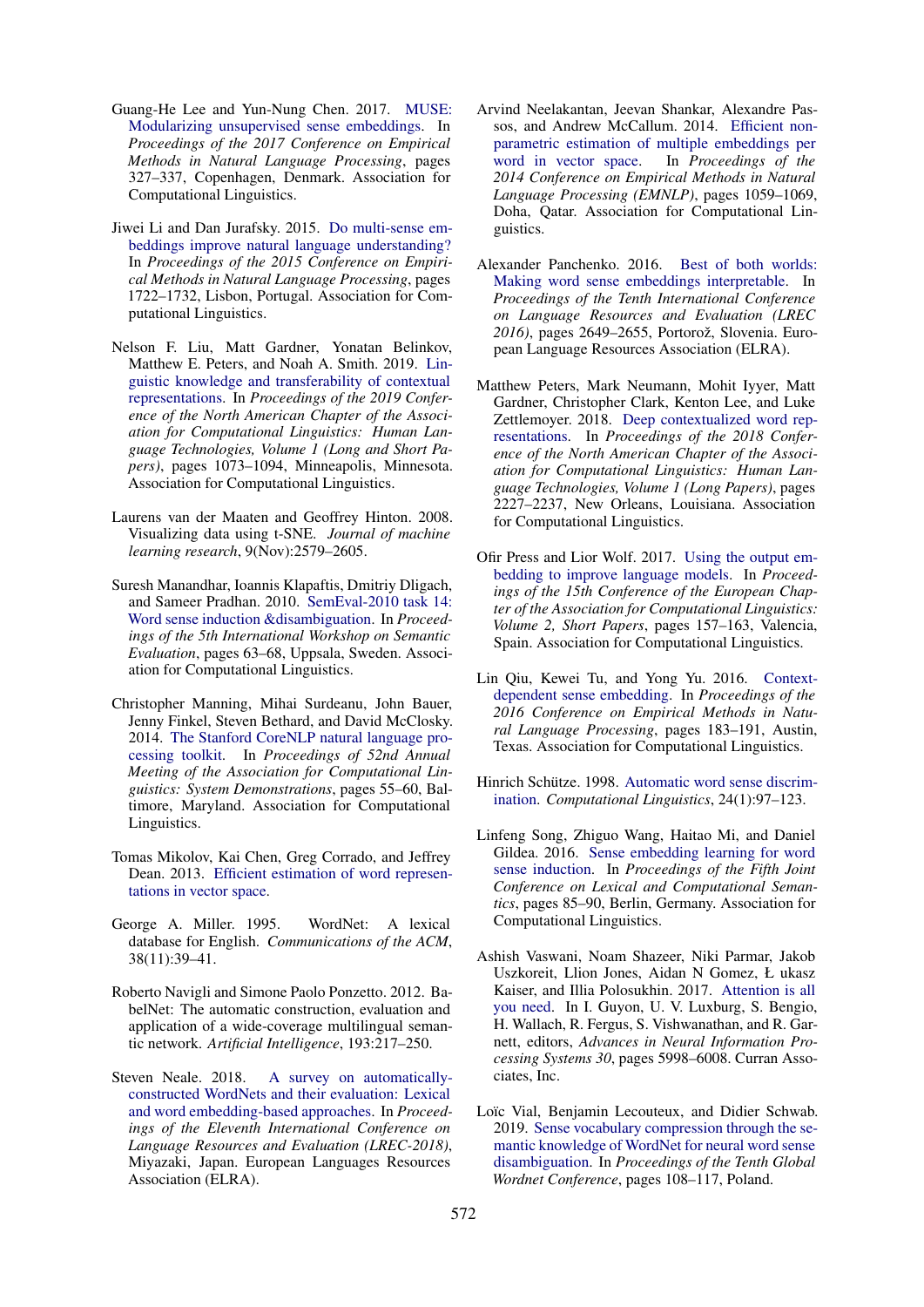- <span id="page-10-0"></span>Yadollah Yaghoobzadeh and Hinrich Schütze. 2016. [Intrinsic subspace evaluation of word embedding](https://doi.org/10.18653/v1/P16-1023) [representations.](https://doi.org/10.18653/v1/P16-1023) In *Proceedings of the 54th Annual Meeting of the Association for Computational Linguistics (Volume 1: Long Papers)*, pages 236– 246, Berlin, Germany. Association for Computational Linguistics.
- <span id="page-10-2"></span>Yukun Zhu, Ryan Kiros, Rich Zemel, Ruslan Salakhutdinov, Raquel Urtasun, Antonio Torralba, and Sanja Fidler. 2015. [Aligning books and movies: Towards](https://doi.org/10.1109/ICCV.2015.11) [story-like visual explanations by watching movies](https://doi.org/10.1109/ICCV.2015.11) [and reading books.](https://doi.org/10.1109/ICCV.2015.11) In *Proceedings of the 2015 IEEE International Conference on Computer Vision (ICCV)*, ICCV '15, pages 19–27, Washington, DC, USA. IEEE Computer Society.
- <span id="page-10-3"></span>George K. Zipf. 1950. Human behavior and the principle of least effort. *Journal of Clinical Psychology*, 6(3):306–306.

### <span id="page-10-1"></span>A Justification of the Distinctness Loss

Consider the derivative of the language modeling loss for one particular target position  $i \in T$  with respect to the pre-softmax scores  $\boldsymbol{e}_k^\top \boldsymbol{y}_i^P + b_k$  of the target word  $w_i$ 's sense embeddings  $k \in S_{w_i}$ . For brevity, we define  $y_k = \boldsymbol{e}_k^{\top} \boldsymbol{y}_i^P + b_k$ .

$$
-\frac{\partial}{\partial y_k} J^{LM}(c, c', \{i\})
$$
  
\n
$$
=\frac{\partial}{\partial y_k} \log \sum_{s \in S_{w_i}} \left[ \text{softmax}(E\mathbf{y}_i^P + \mathbf{b}) \right]_s
$$
  
\n
$$
=\frac{\partial}{\partial y_k} \log \sum_{s \in S_{w_i}} \frac{e^{y_s}}{\sum_{s' \in S} e^{y_{s'}}}
$$
  
\n
$$
=\frac{\partial}{\partial y_k} \log \frac{\sum_{s \in S_{w_i}} e^{y_s}}{\sum_{s \in S_{w_i}} e^{y_s} + \sum_{s \in S \setminus S_{w_i}} e^{y_s}}
$$
  
\n
$$
=\frac{\partial}{\partial y_k} \log \frac{\sum_{s \in S_{w_i}} e^{y_s}}{\sum_{s \in S_{w_i}} e^{y_s} + C},
$$
  
\nwhere  $C = \sum_{s \in S \setminus S_{w_i}} e^{y_s}$ ,  
\n
$$
=\frac{\partial}{\partial y_k} \left( \log \sum_{s \in S_{w_i}} e^{y_s} - \log \left( \sum_{s \in S_{w_i}} e^{y_s} + C \right) \right)
$$
  
\n
$$
=\frac{\frac{\partial}{\partial y_k} \sum_{s \in S_{w_i}} e^{y_s}}{\sum_{s \in S_{w_i}} e^{y_s}} - \frac{\frac{\partial}{\partial y_k} (\sum_{s \in S_{w_i}} e^{y_s} + C)}{\sum_{s \in S_{w_i}} e^{y_s} + C}
$$
  
\n
$$
=\frac{e^{y_k}}{\sum_{s \in S_{w_i}} e^{y_s}} - \frac{e^{y_k}}{\sum_{s \in S_{w_i}} e^{y_s} + C}
$$
  
\n
$$
=\frac{e^{y_k}}{\sum_{s \in S_{w_i}} e^{y_s}} - \frac{e^{y_k}}{\sum_{s \in S} e^{y_s}}
$$
  
\n
$$
= q_{ik}^P(c', c) - p_{ik}(c).
$$

Since  $q_{ik}^P > p_{ik}, \frac{\partial}{\partial y}$  $\frac{\partial}{\partial y_{k}} J^{LM}(c, c', \{i\})$  will always be negative, meaning that every sense embedding for the target word will always move towards the contextualized representation  $y_i^P$ . This is undesirable, because it means that even senses which are irrelevant in a context will receive a positive update.

Now consider the derivatives of the distinctness loss:

$$
-\frac{\partial}{\partial x_y} J^D(c, c', \{i\})
$$
  
\n
$$
=\frac{\partial}{\partial y_k} \frac{1}{r} \log \sum_{s \in S_{w_i}} (q_{is}^P(c', c))^r
$$
  
\n
$$
=\frac{1}{r} \frac{\partial}{\partial y_k} \log \sum_{s \in S_{w_i}} \left( \frac{e^{y_s}}{\sum_{s' \in S_{w_i}} e^{y_{s'}}} \right)^r
$$
  
\n
$$
=\frac{1}{r} \frac{\partial}{\partial y_k} \log \sum_{s \in S_{w_i}} \frac{e^{r y_s}}{(\sum_{s' \in S_{w_i}} e^{y_{s'}})^r}
$$
  
\n
$$
=\frac{1}{r} \frac{\partial}{\partial y_k} \log \frac{\sum_{s \in S_{w_i}} e^{r y_s}}{(\sum_{s \in S_{w_i}} e^{y_s})^r}
$$
  
\n
$$
=\frac{1}{r} \frac{\partial}{\partial y_k} \left( \log \sum_{s \in S_{w_i}} e^{r y_s} - \log \left( \sum_{s \in S_{w_i}} e^{y_s} \right)^r \right)
$$
  
\n
$$
=\frac{1}{r} \left( \frac{\frac{\partial}{\partial y_k} \sum_{s \in S_{w_i}} e^{r y_s}}{\sum_{s \in S_{w_i}} e^{r y_s}} - \frac{r \frac{\partial}{\partial y_k} \sum_{s \in S_{w_i}} e^{y_s}}{\sum_{s \in S_{w_i}} e^{y_s}} \right)
$$
  
\n
$$
=\frac{1}{r} \left( \frac{r e^{r y_k}}{\sum_{s \in S_{w_i}} e^{r y_s}} - \frac{r e^{y_k}}{\sum_{s \in S_{w_i}} e^{y_s}} \right)
$$
  
\n
$$
=\frac{e^{r y_k}}{\sum_{s \in S_{w_i}} e^{r y_s}} - q_{ik}^P(c', c).
$$

When  $r > 1$ ,  $\frac{e^{ry_k}}{\sum_{s \in Sw_i} e^{ry_s}}$  is a "sharpened" version of  $q_{ik}^P(c', c)$ : it is larger than  $q_{ik}^P$  when  $q_{ik}^P$  is large, and smaller when  $q_{ik}^P$  is small.

Now we have

$$
-\frac{\partial}{\partial y_k} \Big( J^{LM}(c, c', \{i\}) + J^D(c, c', \{i\}) \Big)
$$
  
=  $-\frac{\partial}{\partial y_k} J^{LM}(c, c', \{i\}) - \frac{\partial}{\partial y_k} J^D(c, c', \{i\})$   
=  $q_{ik}^P(c', c) - p_{ik}(c) + \frac{e^{ry_k}}{\sum_{s \in S_{w_i}} e^{ry_s}} - q_{ik}^P(c', c)$   
=  $\frac{e^{ry_k}}{\sum_{s \in S_{w_i}} e^{ry_s}} - p_{ik}(c)$   
=  $q_{ik}^{\text{sharp}}(c', c) - p_{ik}(c).$ 

Thus the addition of the distinctness loss results in even stronger reinforcement for senses which are highly applicable in the context, and even weaker